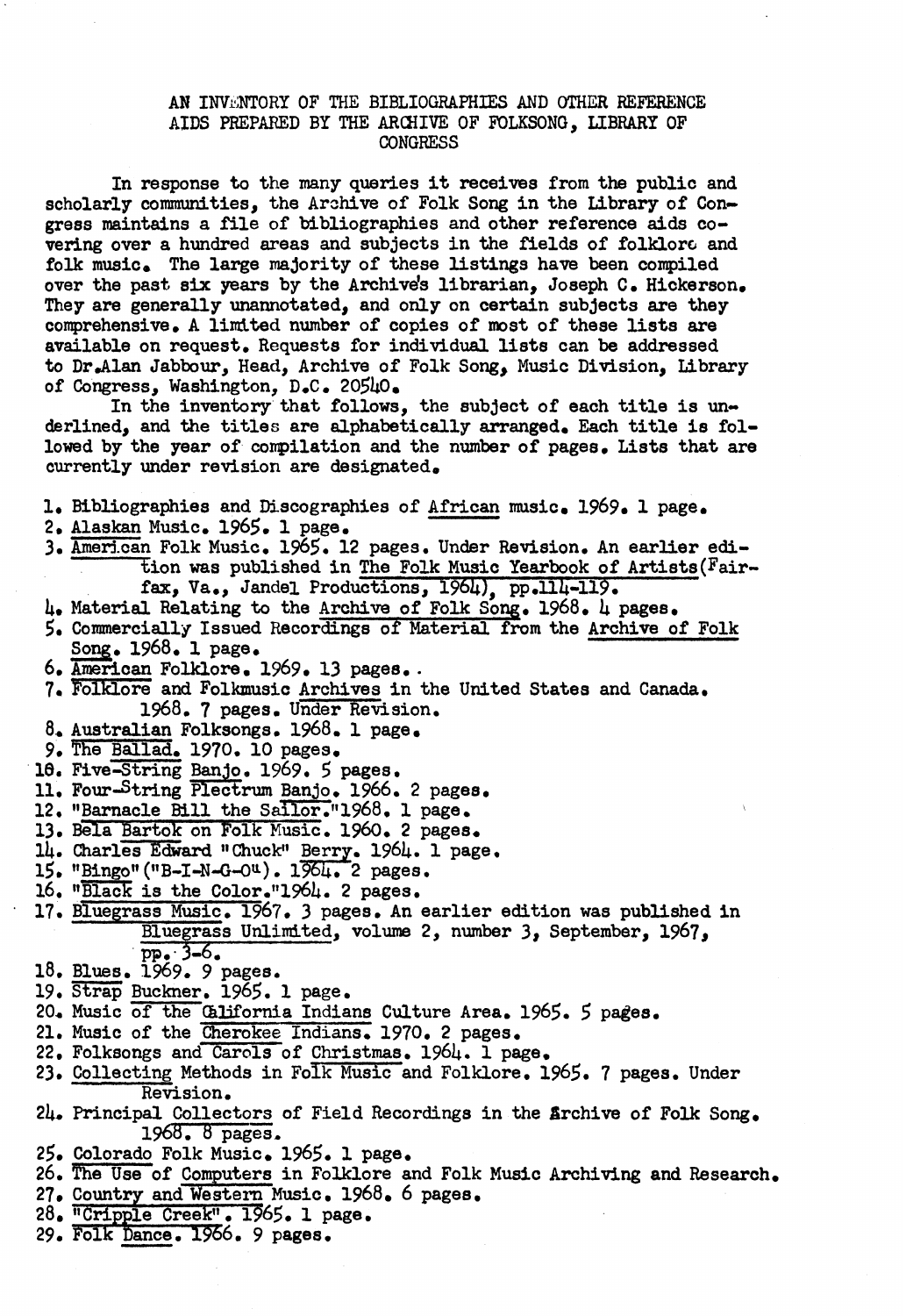30. American Manufacturers of Folk Dance Recordings. 1966. 2 pages. 31. American Dealers of Folk Music and Folklore Books. 1969. 1 page. 32. "Drimindown." 1968. 1 page. 33. Talking Drums. 1964. 1 page. 34. Hammered and Plucked Dulcimers and Related Instruments. 1970. 5 pages. 35. "Dumbarton's Drums." 1967. 2 pages. 36. Whe Dummy Line." 1969. 1 page. 37. Wasy Rider. 1968. 1 page. 38. Eskimo Music. 1968. 2 pages. 39. Ethnomusicology. 1967. 5 pages. Under Revision. 40. Folk Festivals, with latest information on dates. 1969. 14 pages. Under Revision. 41. North American Collections of Fiddle and Dance Tunes. 1969. 8 pages. Under Revision. 42. Fiddling in North America. 1968. 8 pages. Under Revision. 43. Folk Music of France. 1965. 2 pages. 44. Freedom Songs of the Civil Rights Movements. 1965. 2 pages. Under Revision. 45. Manuscript Collections Acquired and/or Indexed by Robert Winslow Gordon in the Archive of Folk Song. 1968. 1 page. 46. Folklore Graduate Programs in America. 1968. 1 page. 47. Folk Guitar Instruction Books. 1970. 2 pages. 48. The Electric Guitar. 1969. 2 pages. 49. Woodrow Wilson(Woody) Guthrie: Bibliography. 1968. 3 pages. 50. Woodrow Wilson(Woody) Guthrie: LP Recordings. 1969. 1 page. 51. The Harmonica. 1967. 1 page. 52. Hebrew, Israeli and Zionist Folk Music. 1964. 2 pages.<br>53. Joe Hill, The Person and the Song. 1967. 2 pages.  $54.$  Hootenanny. 1964. 2 pages. 55. Eddie "Son" House. 1967. 1 page. 56. "The House of the Rising Sun." 1965. 1 page. 57. Huron(Wyandot) Music. 1965. 1 page. 58. Mississippi John Hurt: Bibliography. 1967. 1 page. Under Revision. 59. Mississippi John Hurt: LP Recordings. 1967. 1 page. Under Revision. 60. "I Know Where I'm Going." Recent Sheet Music Arrangements. 1964. 1 page. 61. "I Wander As I Wander." 1965. 1 page. 62. Illinois Folk Music. 1965. 1 page. 63. Music of the Incas and Early Peru. 1966. 2 pages. 64. American Indian Music: Bibliography. 1968. 5 pages. 65. The Use of American Indian Music in Composition: Bibliography. 1966. 3 pages. 66. Composers Utilizing American Indian Music. 1966. 2 pages. 67. American Manufacturers of Folk Music Instruments. 1968. 2 pages. 68. Folk Music of Japan. 1964. 2 pages. Under Revision. 69. "John Henry." 1967. 3 pages. 70. "John the Revelator." 1967. 1 page. 71. WJohnny I Hardly Knew You." 1965. 1 page. 72. Jug Bands: LP Recordings, 1965. 1 page. 73. Huddie(Leadbelly) Ledbetter: Bibliography . 1968. 1 page. 74. Huddie(Leadbelly) Ledbetter: LP Recordings. 1967. 1 page. 75. "Little Brown Dog" and Similar Songs. 1969. 2 pages. 76. Uncle Dave Macon:LP Recordings. 1966. 1 page. 77. Recent American Mandolin Instruction Books. 1966. 1 page. 78. "Michael Row The Boat Ashore."1968. 1 page. 79. Wister Banjo"(Michie Banjo). 1968. 2 pages. 80. Mormon Folklore and Folksong. 1964. 2 pages.

 $\ddotsc$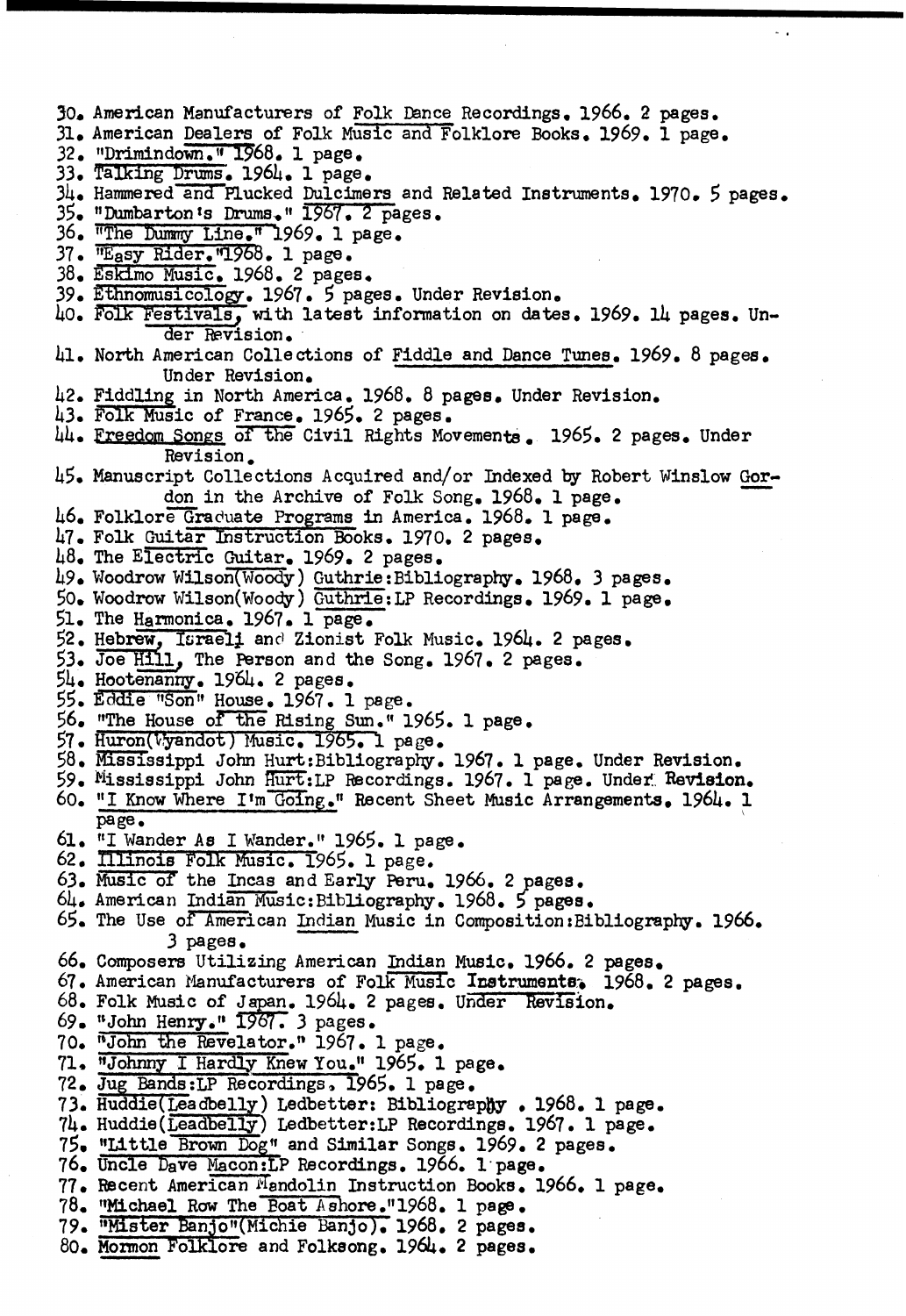81. Music of Morrocco. 1966. 3 pages. 82. 16 MM Sound Motion Pictures on Folk Music and Folk Dance with Rental Distributors. 1968. 16 pages. An Earlier edition was published in Ethnomusicology, volume II, number 3, September 1967, 375-85.<br>83. Folklore and Folk Music of New Jersey. 1962. 2 pages.<br>84. New York State Folk Music. 1969. 3 pages. 85. Music of the Nez Perce Indians. 1967. 1 page. 86. Music of the American Indians of the Northwest Coast: Bibliography. 1965. 3 pages. 87. Music of the American Indians of the Northwest Coast: LP Recordings. 1965. 1 page. 88. Ohio Folksong. 1965. 1 page. 89. Protest Songs. 1969. 6 pages. 90. Psychological and Emotional Effects of Music. 1965. 2 pages. 91. Public Domain Sources of Folksongs. 1968. 4 pages. 92. American Publishers of Folklore and Folkmusic Books. 1969. 1 page. 93. Puerto Rican Folklore and Folk Music. 1968. 2 pages. 94. American Railroad Songs. 1967. 2 pages.<br>95. American Manufacturers of Folk Music Recordings. 1969. 6 pages: 96. Manufacturers of Folk Music Recordings in the British Isles. 1967. 4 pages. Under Revision. 97. Collectors and Dealers of 78 rpm Hillbilly and Folk Music Recordings. 98. Folksong Revival. 1969. 9 pages. 99. Music of the American Revolutionary War. 1965. 2 pages. 100. Folk Dances of Scotland. 1967. I page. Under Revision. 101. Folk Music of Scotland. 1964. 1 page. 102. Pete Seeger. 1968. 2 pages. 103. Seneca Indian Music. 1965. 2 pages. 10. English Language Material on Serbian Folk Dance. 1969. 1 page. 105. American Folklore and Folk Music Serial Publications: Academic and Regional. 1969. 5 pages. 106. American and Canadian Folk Music Serial Publications: National and Local.  $1969.$  4 pages. 107. Folklore and Folk Music Serial Publications from England, Ireland, Scotland, Austrailia and New Zealand. 1968. 3 pages. Under Revision. 108. Shaker Music. 1967. 3 pages.<br>109. Shawnee Indian Music. 1964. 1 page. 110. "She Is More to be Pitied Than Censured."1964. 1 page. 111. American Folklore and Folksong Societies: National and Regional. 1969. 4 pages. An earlier edition was published in the Folk Music Yearbook of Artists. (Fairfax, Va., Jandel Prod., 1964). 4 pages. 112. American Folksong Societies and Clubs: Local and Non-Academic. 1969. 5 pages. Under Revision. 113. Spanish and Basque Folk Music and Dance. English Language Materials.  $1964.2$  pages. 114. Spanish and Basque Folksongs: English Language Translations. 1964. 1 page. 115. The Negro Spiritual.1970. 3 pages. 116. Street Cries. 1965. 2 pages. 117. Songs of the Woman's Suffrage Movement. 1969. 1 page. 118. "Sur le pont d'Avignon. "1963. 2 pages. 119. Swedish Folk Music. 1964. 1 page. 120. The Yugoslavian Tambura. 1965. 1 page. 121. "Tell Old Bill" and "This Morning, This Evening, So Soon." 1968. 2 pages. 122. Songs About the Submarine Thresher. 1965. 2 pages.